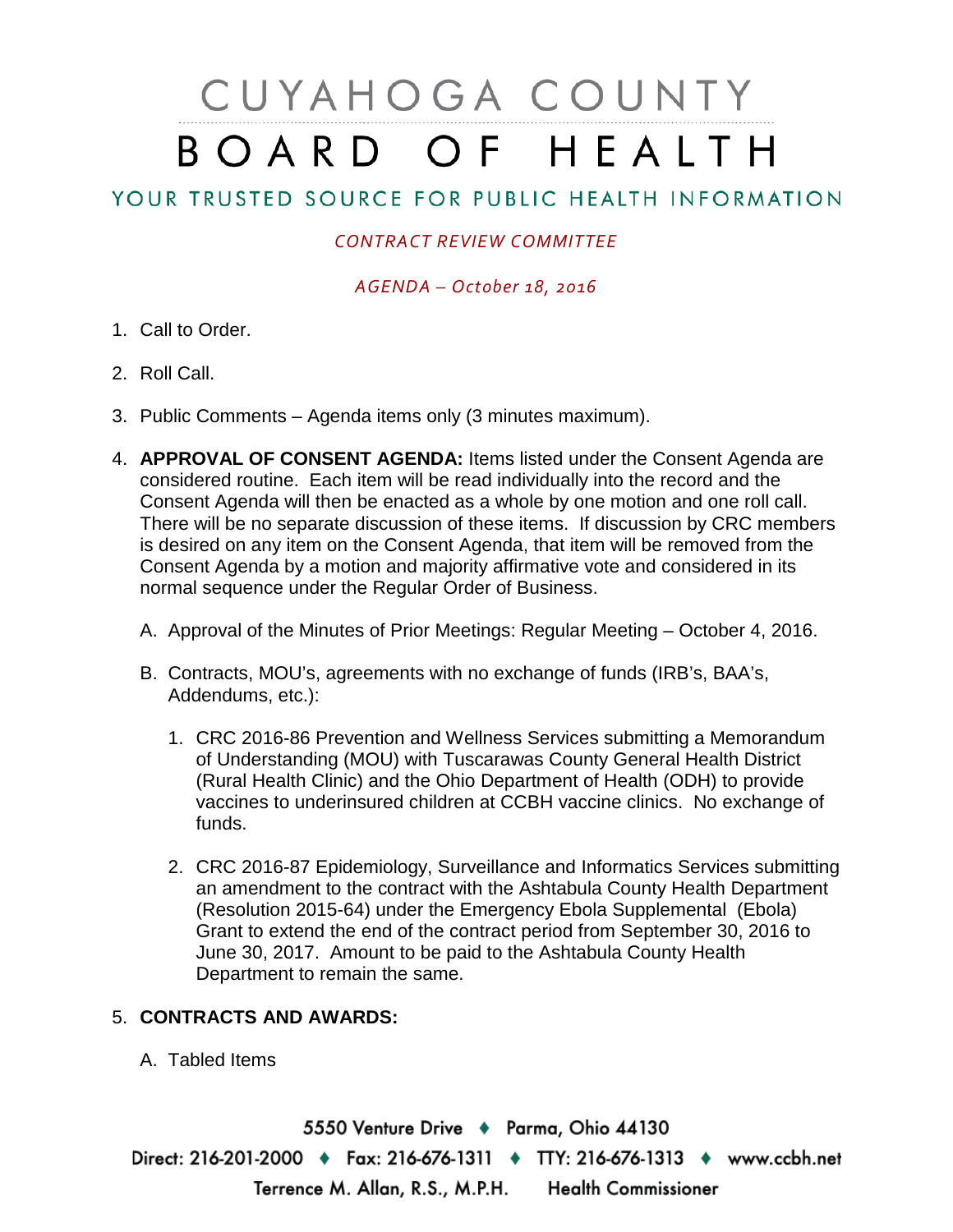None

- B. New Items For Review
	- 1. Bid/Quote Openings ≥ \$25,000.00
		- a. CRC 2016-88 Breast and Cervical Cancer Project (BCCP) Media & Social Marketing Plan RFP # 2016-03
		- b. CRC 2016-89 Lead Removal Abatement Project 1369 Beach Parkway Lakewood, OH 44107 RFP# 2016-04
	- 2. Bid/Quote Openings < \$25,000.00
		- a. CRC 2016-90 7614 Chesterfield Ave. Parma, OH 44129
		- b. CRC 2016-91 20040 Raymond St. Maple Heights, OH 44137
		- c. CRC 2016-92 4378 Bayard Rd. South Euclid, OH 44121
		- d. CRC 2016-93 10201 Richland Ave. Garfield Heights, OH 44125
		- e. CRC 2016-94 4388 Ingleside Warrensville Heights, OH 44128
	- 3. Expenditures: Contracts < \$25,000.00
		- a. CRC 2016-95 Prevention and Wellness Services submitting the following contracts under the Personal Responsibility Education Program (PREP) grant:

5550 Venture Drive ♦ Parma, Ohio 44130 Direct: 216-201-2000 ♦ Fax: 216-676-1311 ♦ TTY: 216-676-1313 ♦ www.ccbh.net Terrence M. Allan, R.S., M.P.H. Health Commissioner